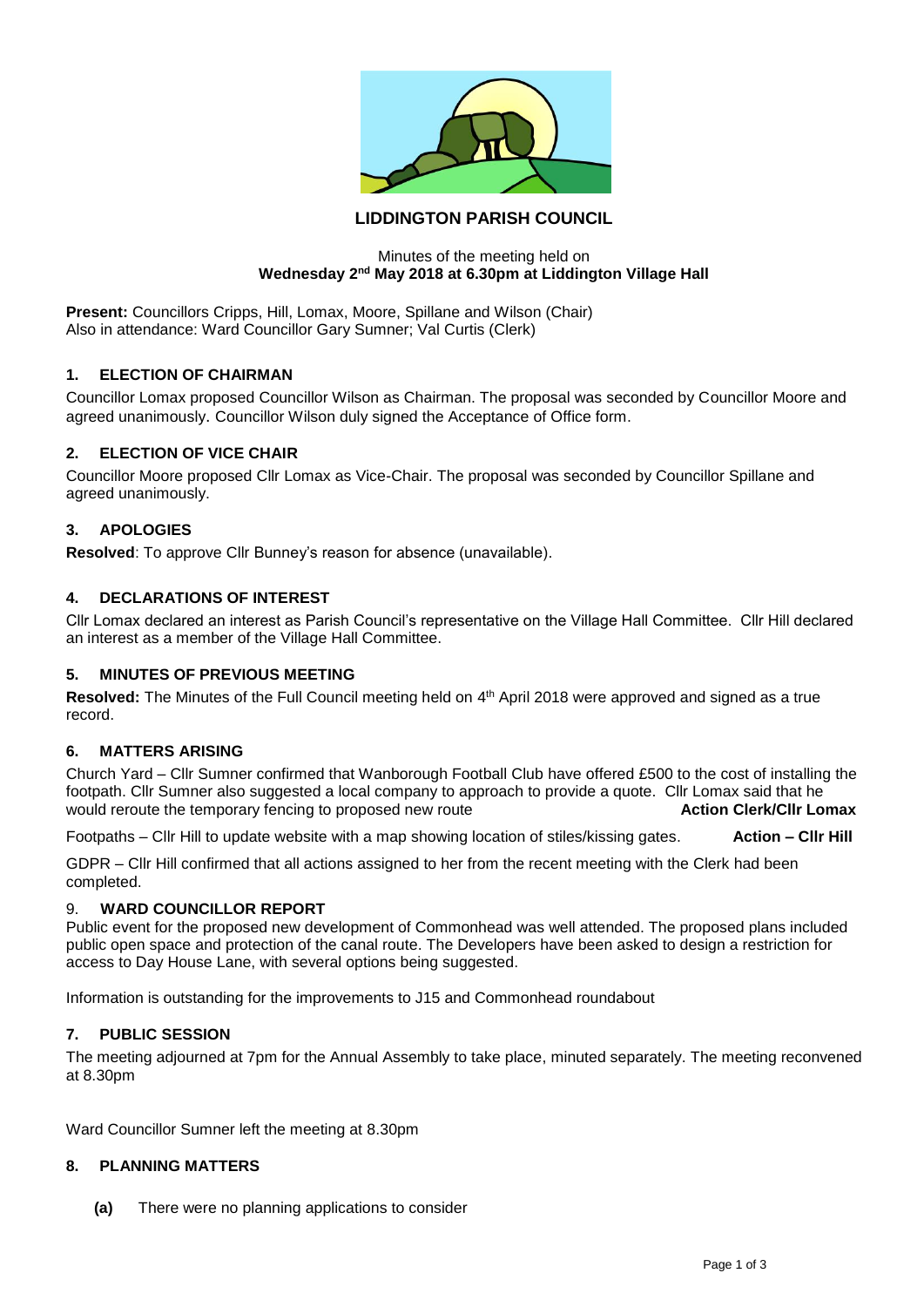**(b)** It was noted that the following application had been granted permission**.**

S/HOU/18/0212 – 18 The Green – Erection of a single storey side and rear/side extensions

## **10. FINANCE**

- **(a)** It was **resolved** to approve payment of the following invoices**:**
	- Helping Hand Invoice no 315966 £124.92
		- Ecclesiastical Insurance Policy 1st June 2018 31st May 2019 £589.12
		- Auditing Solutions Annual internal audit 2017/18 £174.00
- **(b)** It was **resolved** to approve payment of the following standing order**:**
	- Adams & Watt Annual grass cutting contract May instalment £388.70
- **(c) Budget 2018/19 –** It was **resolved** to approve the budget for 2018/19
- **(d) Review, approve and adopt revised Risk Management document Resolved** – the revised Risk Management document was approved and adopted
- **11. REVIEW, APPROVE AND ADOPT LIDDINGTON PARISH COUNCIL STANDING ORDERS**

**Resolved** – The Standing Orders were approved and adopted

**12. REVIEW, APPROVE AND ADOPT LIDDINGTON PARISH COUNCIL FINANCIAL REGULATIONS Resolved** – The Financial Regulations were approved and adopted

## **13. ANNUAL INTERNAL AUDIT**

The meeting noted that the Internal Audit Report 2017-2018 as provided by Auditing Solutions was excellent and required no further action

## **14. LIMITED ASSURANCE REVIEW**

It was **resolved** to approve and sign:

- (a) Annual Governance Statement 2017/18
- (b) Accounting Statements 2017/18
- (c) **Resolved**: The meeting agreed to certify Itself exempt from the need for a Limited Assurance Review for 2017/18 as the higher of Liddington Parish Council's gross income for the year or gross annual expenditure for the year, did not exceed £25,000. The Clerk confirmed that the Period for the Exercise of Public Rights would commence on Monday 4<sup>th</sup> June 2018 and finish on Friday 13<sup>th</sup> July 2018.

# **15. VILLAGE MATTERS**

There were no matters for discussion

# **16. WILTSHIRE BUILDINGS RECORDS**

The Meeting agreed that the Parish Council would no longer subscribe to the Wiltshire Building Records.

# **17. FOOTPATHS/BRIDLEWAYS**

To review, agree and sign, if appropriate, variation of deed document. The Clerk to contact Bishopstone Parish Council to ascertain their experience with regards to the maintenance of the footpaths within their boundary.

**Action - Clerk**

# **18. COUNCILLORS' REPORTS**

Borough/Parish Meeting – Cllr Wilson had attended the recent meeting on 26<sup>th</sup> April. Attendance by SBC representatives was much improved. 2 further Planning Training Session will take place on 21<sup>st</sup> May and 28<sup>th</sup> June. Reports were given on the efficiency of new winter Gritting plans which was considered a success – most treatments since records began in 2005. Also discussed were requirements placed on building owners as regards demolition and pollution. For the enforcement of the Dog Fouling Public Space Protection Order new notices, stencils and stickers are available and training of dog wardens is offered. Ideally children's play areas should be fenced with notices forbidding dogs other than guide dogs.

Playing Field – Cllr Bunney has confirmed that he carried out the fortnightly inspections on the play equipment on 8<sup>th</sup> and 21<sup>st</sup> April.

#### **19. PARISH MAGAZINE**

It was resolved to put the following in the Parish Magazine

• Chairman's Annual report